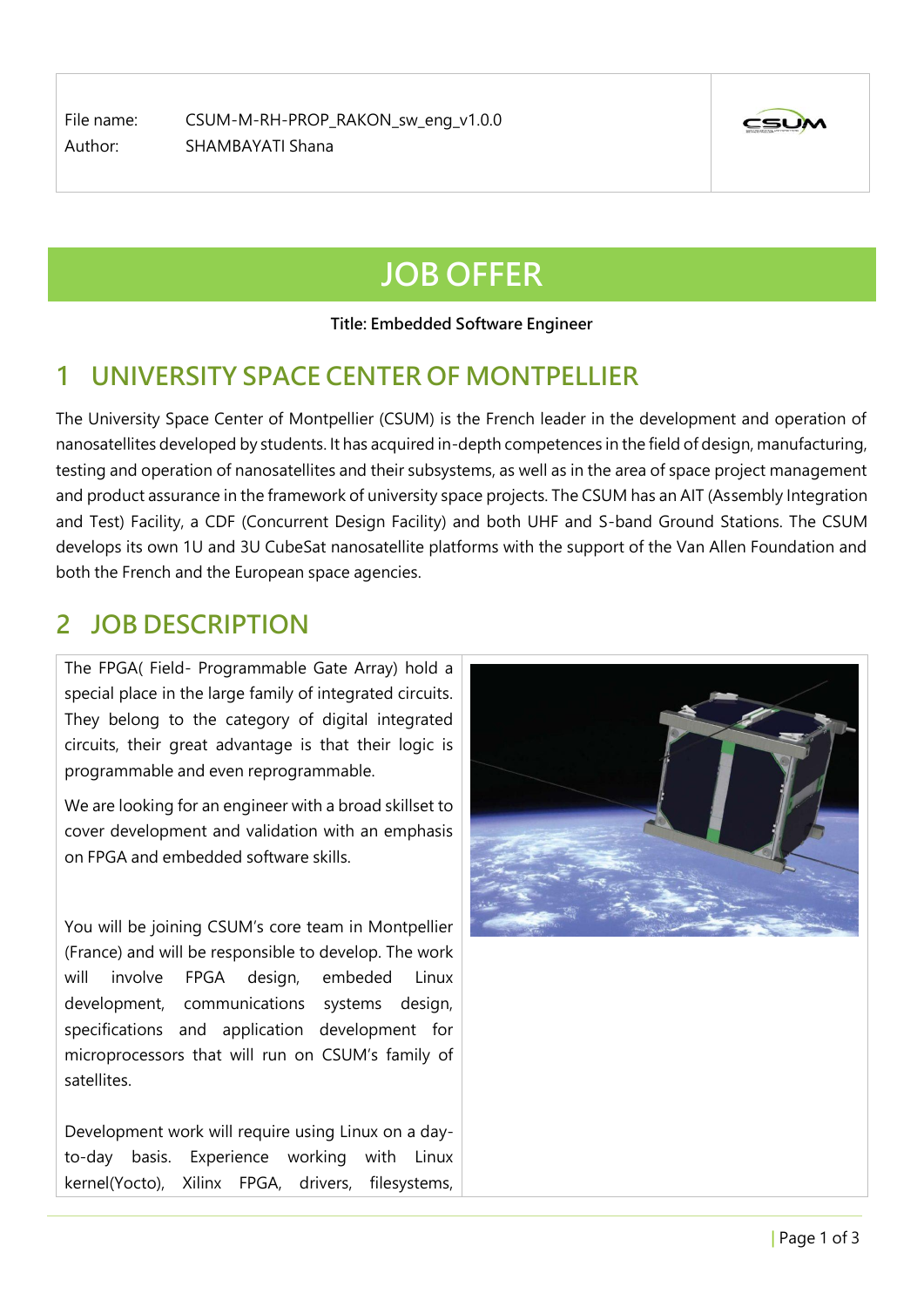File name: CSUM-M-RH-PROP\_RAKON\_sw\_eng\_v1.0.0 Author: SHAMBAYATI Shana



software-defined radio and embedded platforms is a big plus.

You will be working in a very dynamic and innovative environment. We are constantly looking for new technologies and new ways of improving our projects.

At CSUM, we speak English, but if you speak French, that is a bonus!

#### **Main Tasks:**

- Design and implementation of telecommunication IP Cores for FPGAs
- Design and implementation of high reliability and robust software
- Responsible for planning and implementing agreed test strategies during development
- Conception and definition of test procedures, test plans and test strategies in alignment with design
- Creation and execution of tests on demand from analysis, requirements
- Provide design feedback according to testing results
- Provide support to the satellite operations team

#### **Skills, attitude and experience:**

- Experience with C (advanced) and/or Python programming language(intermediate)
- Experience with FPGA design(VHDL) and Xilinx Vivado
- Proficiency with GIT
- Experience in embedded software development required including involvement in various technical areas such as signal processing, real-time software, Linux kernel, Android framework (AOSP), mobile applications and system boot software
- Experience in software studies, architecture, development, validation (using debug tooling system)
- Excellent knowledge using an integrated development environment (IDE) and compilation technology